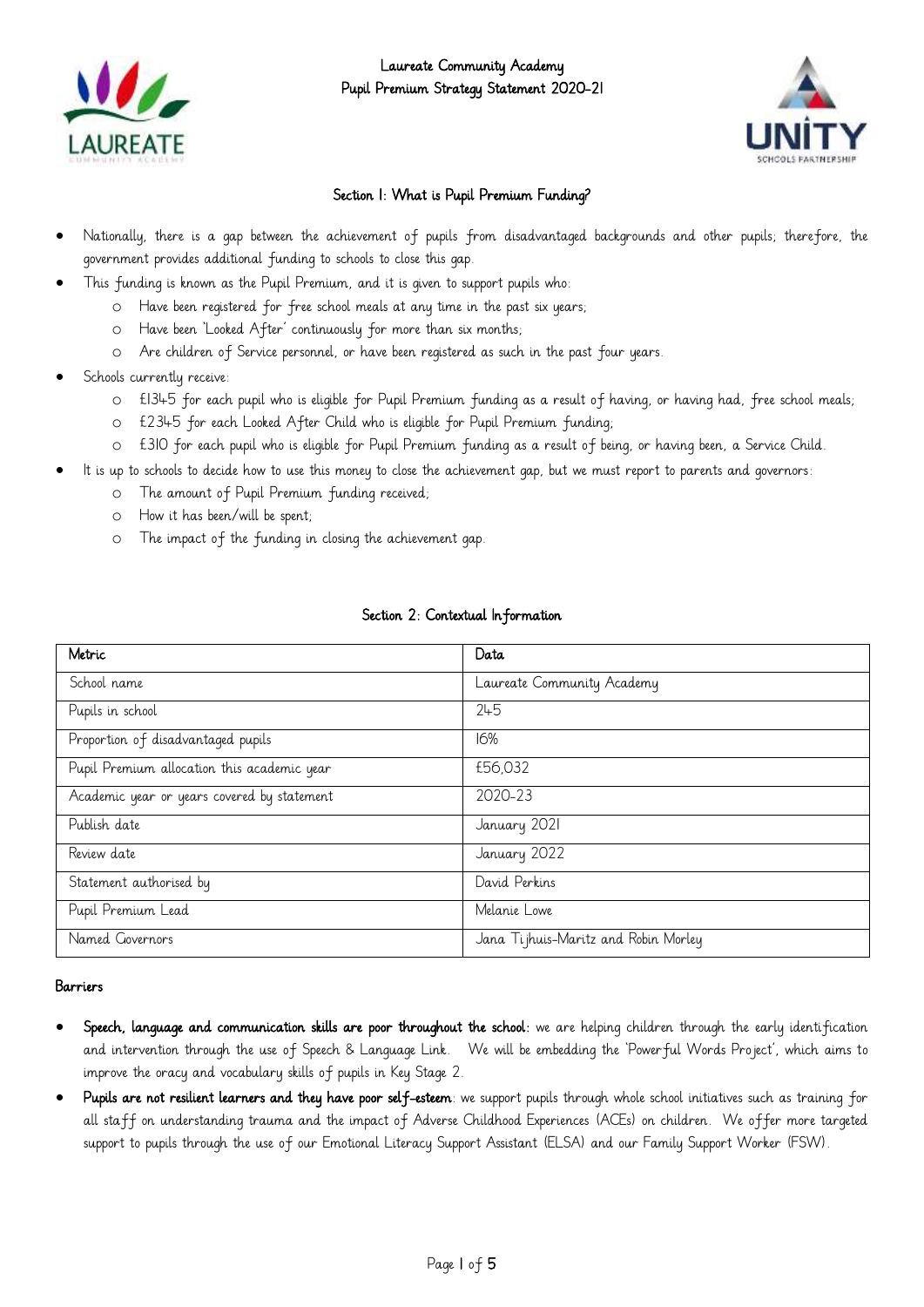- Independent learning skills are not embedded and pupils' self-regulation is poor in relation to both cognition and emotions: we expect our teaching assistants and teachers to apply principles embedded in the Maximising the Impact of Teaching Assistants (MITA) and Maximising the Practice of Teaching Assistants (MPTA) 'Scaffolding Framework' when supporting learners. We are helping children to develop independent learning skills by ensuring that learning walls are used effectively in all classrooms across the school.
- Persistent absence: we are working closely with our families, FSW and Education Welfare Officer (EWO) to improve attendance.
- Parental confidence in supporting pupils with their learning at home: we offer booster groups to support pupils in Year 5 and 6, as well as other targeted cohorts as required, and information sessions for parents prior to national assessments.

### Key Stage Two Outcomes

Disadvantaged pupil progress 2017-20:

| Measure | 2017           | 2018           | 2019           | 2020 |
|---------|----------------|----------------|----------------|------|
| Reading | $-0.97(0.33)$  | $-1.67$ (0.31) | 0.65(0.32)     | N/A  |
| Writing | $-1.72$ (0.18) | $-1.20(0.24)$  | $-1.87$ (0.27) | N/A  |
| Maths   | $-2.63$ (0.29) | $-2.27$ (0.31) | 1.10 (0.37)    | N/A  |

Disadvantaged pupil attainment 2017-20:

| Measure                          | 2017      | 2018      | 2019      | 2020, |
|----------------------------------|-----------|-----------|-----------|-------|
| Meeting expected standard at KS2 | 38% (67%) | 28% (70%) | 44% (71%) | 62%   |
| Achieving high standard at KS2   | 13% (II%) | 0% (12%)  | 13% (13%) | Ο%    |

NB1 Figures in brackets denote the national benchmark for pupils who are not eligible for pupil premium funding.

NB<sub>2</sub> There were no national assessments in 2020 due to the coronavirus pandemic, so these are teacher projections of what children were likely to achieve at the end of Key Stage 2.

### Section 3: Pupil Premium Strategy

### Tiered Approach

At Laureate Community Academy, we have adopted a tiered approach to Pupil Premium spending which allows us to focus on a series of targeted strategies which will have the greatest impact.

1. Teaching:

- Further developing pupils' oracy skills through the Powerful Words Project, PiXL (Partners in Excellence), CUSP (Curriculum with Unity Schools Partnership) and CLUSP (Curriculum for Literacy with Unity Schools Partnership).
- Embedding pupils' independent learning skills and self-regulation through MITA (Maximising the Impact of Teaching Assistants) and MPTA (Maximising the Practice of Teaching Assistants).
- Ensuring that all pupils are accessing Quality First Teaching through appraisal, coaching, pupil progress meetings and staff CPD delivered by senior & middle leaders and the Unity Research School.

2. Targeted Academic Support:

- Targeted interventions across the school, such as PiXL and Success @ Arithmetic.
- Booster sessions for Years 5 and 6 in reading, writing and maths (and other year groups as required).
- Post-teaching across the school.
- Speech & Language Link interventions for language development in EYFS and Key Stage 1.
- Phonics interventions across EYFS, Key Stage 1 and Lower Key Stage 2.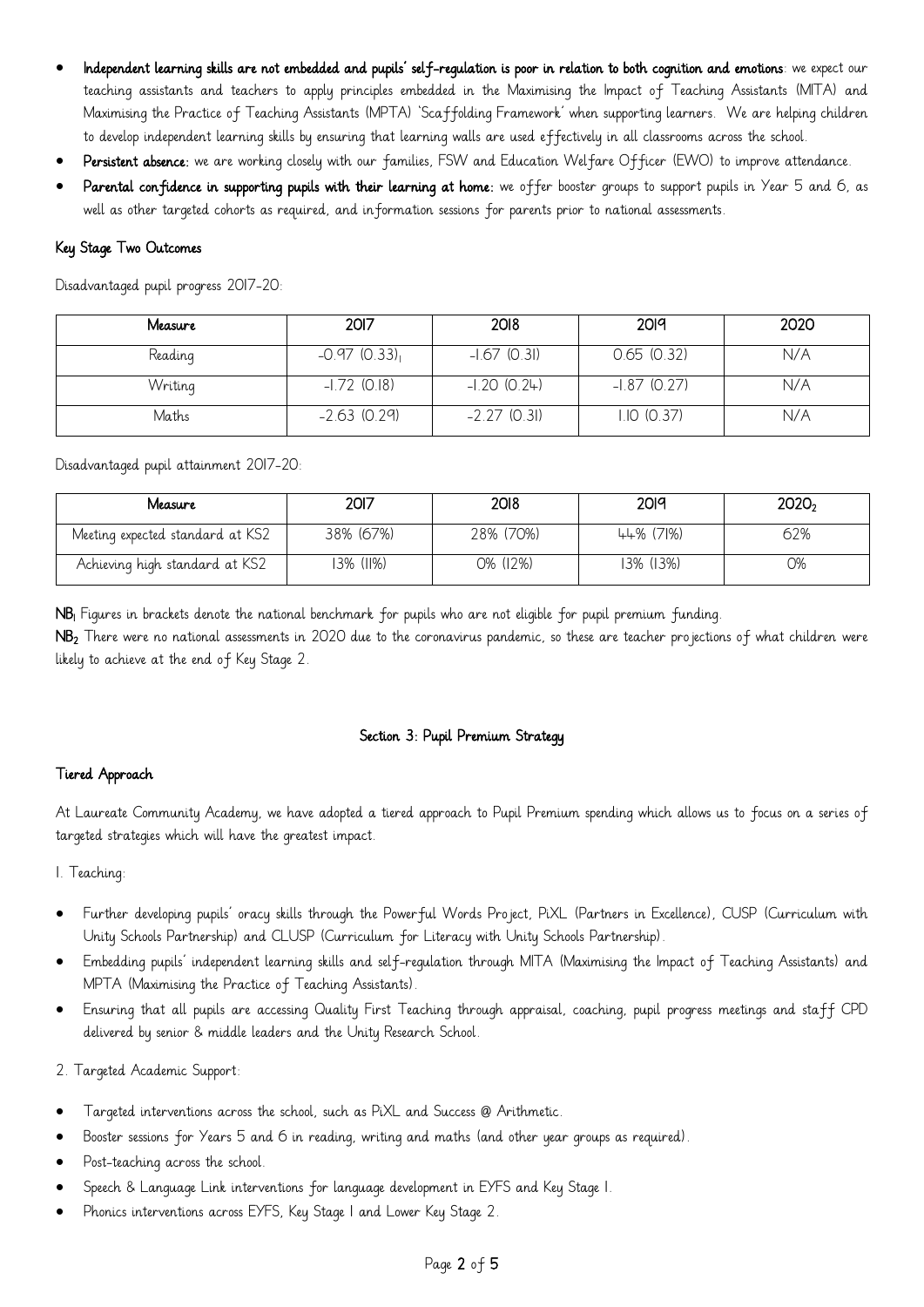### 3. Wider strategies:

- Emotional Literacy Support Assistant for all pupils needing emotional mental health support.
- Subsidised trips, clubs (including breakfast and after school clubs) and uniform.
- Robust strategies and procedures to improve attendance.

# Aims for 2020-21

### 1. Teaching:

| Measure                                                                                                                                                                                                                                     | Activity                                                                                                                                                                                                                                                                                                                                                                                                                                                                                                                                                                         |
|---------------------------------------------------------------------------------------------------------------------------------------------------------------------------------------------------------------------------------------------|----------------------------------------------------------------------------------------------------------------------------------------------------------------------------------------------------------------------------------------------------------------------------------------------------------------------------------------------------------------------------------------------------------------------------------------------------------------------------------------------------------------------------------------------------------------------------------|
| Further developing pupils' oracy skills through<br>the Powerful Words Project, PiXL (Partners<br>in Excellence), CUSP (Curriculum with Unity<br>Schools Partnership) and CLUSP (Curriculum<br>for Literacy with Unity Schools Partnership). | Release time for staff to attend CUSP and CLUSP planning workshops.<br>$\bullet$<br>Release time for English Leaders to monitor the Powerful Words Project and<br>$\bullet$<br>support teachers where necessary, e.g. peer planning and team teaching.<br>PiXL Unlock to be used at home and in school to support language development.<br>$\bullet$<br>All TAs to attend preparedness / core group meetings once a week.<br>$\bullet$                                                                                                                                           |
| Embedding pupils' independent learning skills<br>self-regulation<br>through<br>MITA<br>and<br>(Maximising the Impact of<br>Teaching<br>Assistants) and MPTA (Maximising the<br>Practice of Teaching Assistants).                            | Staff meeting for teachers on MITA to refresh knowledge and understanding of<br>$\bullet$<br>principles, and as part of induction for new teachers.<br>Training session for TAs on MPTA to refresh knowledge and understanding of<br>$\bullet$<br>principles, and as part of induction for new teachers.<br>Two-day MPTA training to be facilitated for TAs who have not already had this<br>$\bullet$<br>training.<br>Groups of three TAs to complete lesson study in order to reflect on their own<br>$\bullet$<br>practice regarding the MITA/MPTA principles.                |
| Ensuring that all pupils are accessing Quality<br>First Teaching through appraisal, coaching,<br>pupil progress meetings and staff CPD<br>delivered by senior & middle leaders and the<br>Unity Research School.                            | All teachers to have termly appraisal meetings, and all support staff to have bi-<br>$\bullet$<br>annual meetings, with targets linked to the School Improvement Plan.<br>All teachers to have termly pupil progress meetings and coaching sessions linked to<br>$\bullet$<br>their classroom practice and/or leadership responsibilities.<br>Senior and middle leaders to deliver weekly CPD for teachers and half termly<br>$\bullet$<br>CPD for TAs.<br>All staff to attend PD days as appropriate, including trust-wide PD day led by<br>$\bullet$<br>Unity Research School. |
| Projected spending                                                                                                                                                                                                                          | £2,682                                                                                                                                                                                                                                                                                                                                                                                                                                                                                                                                                                           |

# 2. Targeted academic support:

| Measure                                                                                                              | Activity                                                                                                                                                                                                                                                                                                |
|----------------------------------------------------------------------------------------------------------------------|---------------------------------------------------------------------------------------------------------------------------------------------------------------------------------------------------------------------------------------------------------------------------------------------------------|
| Targeted interventions across the<br>school, such as PiXL and Success<br>@ Arithmetic.                               | Senior leaders, teachers and TAs to deliver PiXL therapies and intervention programmes<br>$\bullet$<br>during the school day (outside of English and maths lessons) in order to accelerate the progress<br>of targeted pupils towards the expected standard and the expected standard in greater depth. |
| Booster sessions for Years 5 and 6<br>in reading, writing and maths<br>land other year<br>qroups<br>as<br>required). | Senior leaders, teachers and HLTAs to deliver weekly booster sessions before school in order to<br>$\bullet$<br>accelerate the progress of targeted pupils towards the expected standard and the expected<br>standard in greater depth.                                                                 |
| Post-teaching across the school.                                                                                     | TAs to deliver post-teaching in afternoons in order to address misconceptions from English<br>$\bullet$<br>and maths lessons that morning, under the direction of teachers.                                                                                                                             |
| Speech &<br>Link<br>Language<br>for<br>interventions<br>language<br>development in EYFS and KSI.                     | Use of Speech & Language Link to be embedded in EYFS and extended to KSI, with additional<br>$\bullet$<br>TA trained to conduct initial assessments and implement resulting interventions.                                                                                                              |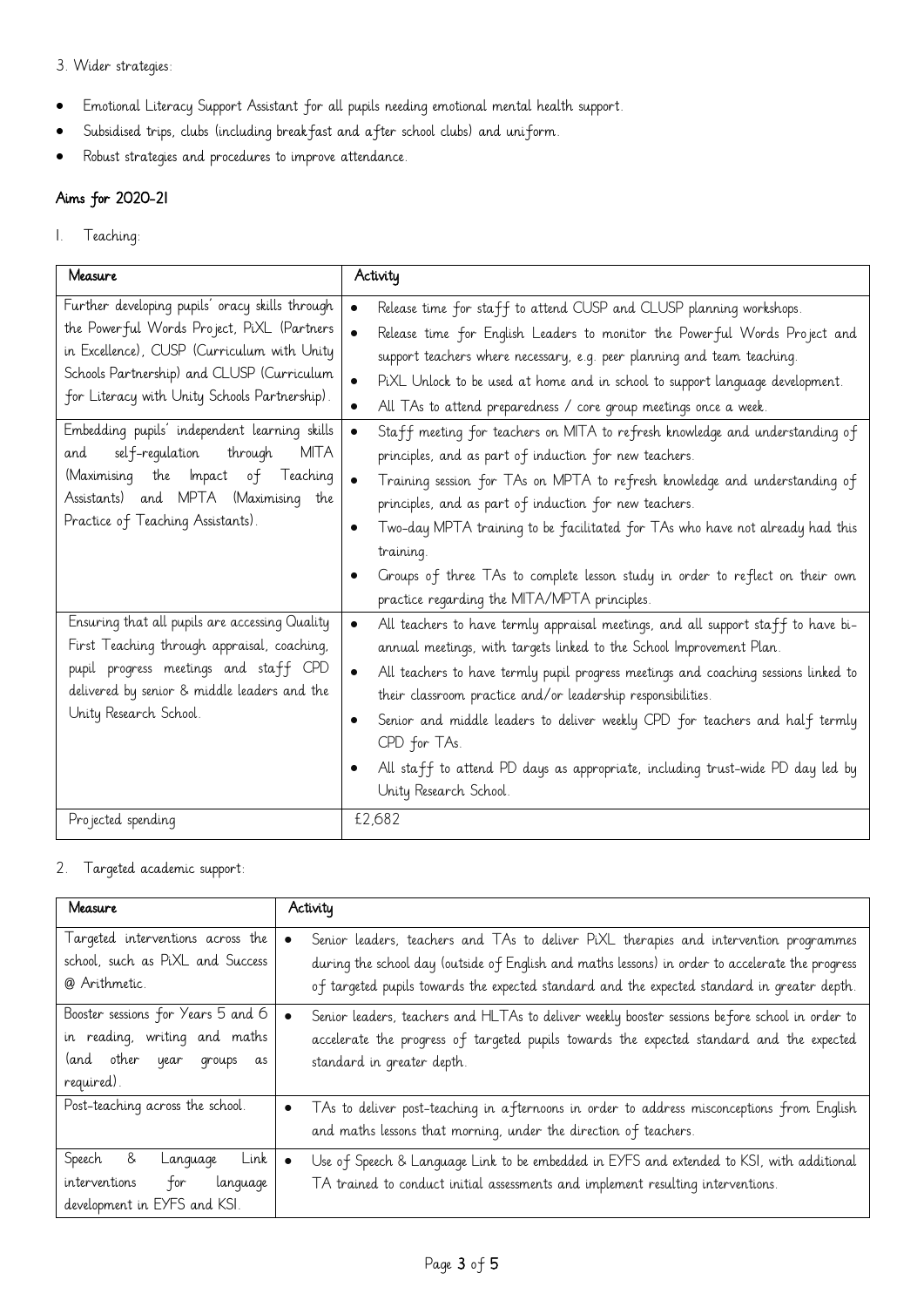| Phonics interventions across EYFS, $\bullet$ | Dancing Bears to be delivered 1:1 with pupils who are at risk of not achieving the expected |
|----------------------------------------------|---------------------------------------------------------------------------------------------|
| KSI and Lower KS2.                           | standard in Year I phonics and to support those who do not achieve this standard in Year 2  |
|                                              | and Lower KS2.                                                                              |
|                                              | Teachers and TAs to deliver additional phonics groups in EYFS and Year I.                   |
| Projected spending                           | £54,680                                                                                     |

# 3. Wider strategies:

| Measure                                                                                                           | Activity                                                                                                                                                                                                                                                                                       |
|-------------------------------------------------------------------------------------------------------------------|------------------------------------------------------------------------------------------------------------------------------------------------------------------------------------------------------------------------------------------------------------------------------------------------|
| Emotional<br>Support<br>Literacy<br>Assistant for all pupils needing<br>health<br>emotional<br>mental<br>support. | Three afternoons per week for current ELSA to support targeted pupils under the direction of<br>$\bullet$<br>the SENDCo and Pupil Premium Lead, plus time for her to attend quarterly supervision meetings.<br>Additional ELSA to be trained.<br>$\bullet$                                     |
| Subsidised<br>clubs<br>trips,<br>(including break fast and after<br>school clubs) and uniform.                    | All pupils who are eligible for Free School Meals can attend Breakfast Club, LAST and other<br>clubs free of charge.<br>Parents can request support with funding for trips (including residential trips) and uniform if<br>$\bullet$<br>they are experiencing financial difficulties.          |
| Robust<br>strategies<br>and<br>procedures<br>to<br>improve<br>attendance.                                         | Fortnightly meetings between Headteacher and Attendance Officer to identify pupils whose<br>$\bullet$<br>attendance requires improvement and actions required.<br>Family Support Worker deployed to support vulnerable families whose attendance is a concern as<br>part of her wider support. |
| Projected spending                                                                                                | £11,956                                                                                                                                                                                                                                                                                        |

# Monitoring

| Aim.                     | Target                                                                                                                                                                                                                                                         | Tarqet date      |
|--------------------------|----------------------------------------------------------------------------------------------------------------------------------------------------------------------------------------------------------------------------------------------------------------|------------------|
| Attainment in EYFS.      | Increase the percentage of pupils who are eligible for Pupil Premium achieving GLD.                                                                                                                                                                            | June 2021        |
| Attainment in phonics.   | Ensure that IOO% of pupils eligible for Pupil Premium (excluding those with significant<br>additional needs e.g. EHC plan) will achieve the expected standard in the Year I Phonic<br>Screening Check.                                                         | June 2021        |
| Attainment in KSI (EXS). | Increase the percentage of pupils who are eligible for Pupil Premium in Year 2 achieving<br>the expected standard in reading, writing and maths (combined) so that it is in line<br>with the national benchmark for non-disadvantaged pupils.                  | <b>June 2021</b> |
| Attainment in KS2 (EXS). | Increase the percentage of pupils who are eligible for Pupil Premium in Year 6 achieving<br>the expected standard in reading, writing and maths (combined) so that it is in line<br>with the national benchmark for non-disadvantaged pupils.                  | <b>July 2021</b> |
| Attainment in KS2 (GDS). | Increase the percentage of pupils who are eligible for Pupil Premium in Year 6 achieving<br>the expected standard in greater depth in reading, writing and maths (combined) so<br>that it is in line with the national benchmark for non-disadvantaged pupils. | <b>July 2021</b> |
| Attendance.              | Reduce the gaps between the attendance and persistent absence of pupils eligible for<br>Pupil Premium and those who are not.                                                                                                                                   | <b>July 2021</b> |